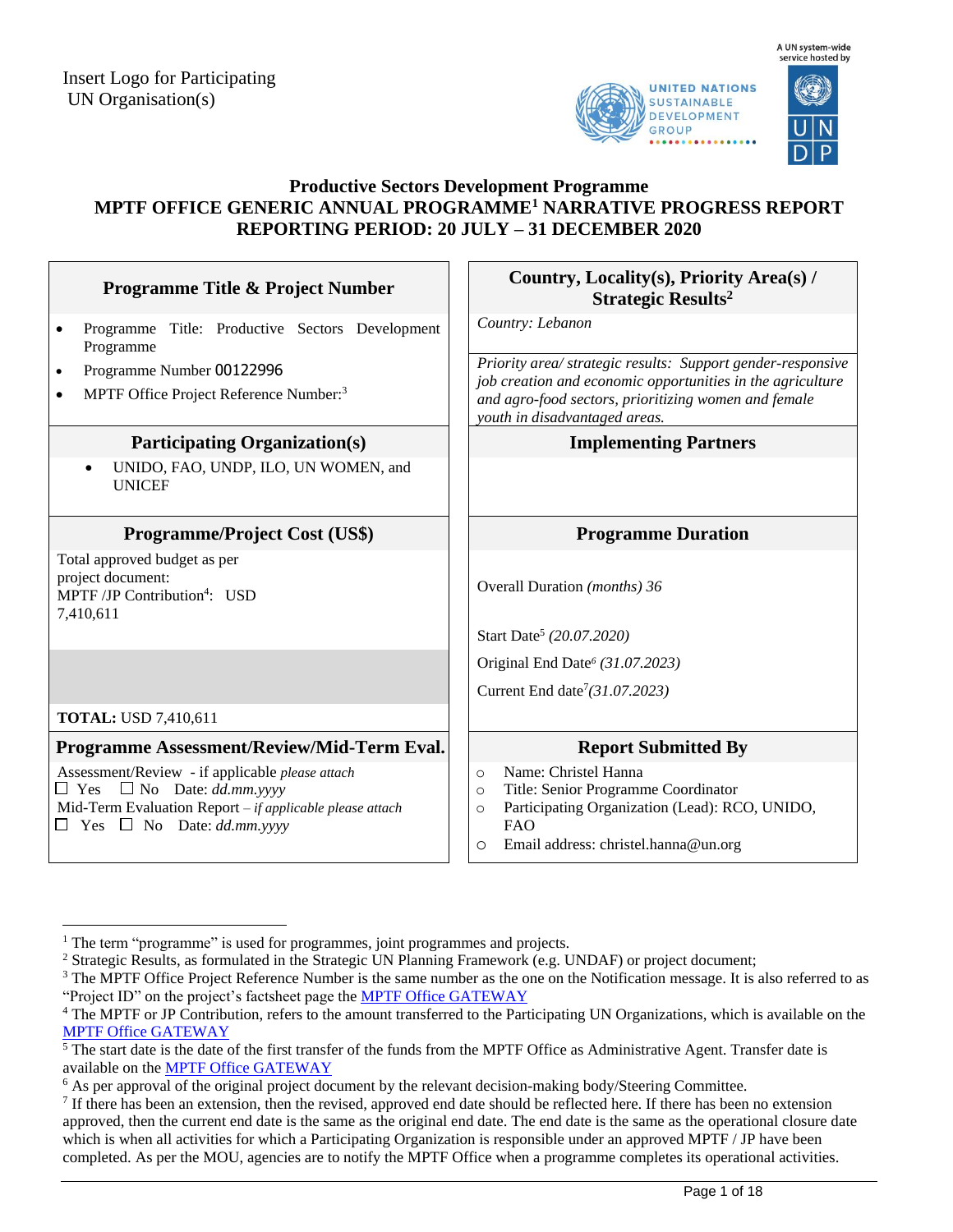# **ACRONYMS**

| <b>FAO</b>      | Food and Agriculture Organization of the UN                            |
|-----------------|------------------------------------------------------------------------|
| <b>IDAL</b>     | <b>Investment Development Authority of Lebanon</b>                     |
| <b>ILO</b>      | <b>International Labor Organization</b>                                |
| M&E             | Monitoring and Evaluation                                              |
| MoA             | Ministry of Agriculture                                                |
| <b>MoET</b>     | Ministry of Economy and Trade                                          |
| <b>MSMEs</b>    | Micro, Small and Medium Enterprises                                    |
| <b>TCC</b>      | <b>Technical Coordination Committee</b>                                |
| <b>PSDP</b>     | Productive Sector Development Programme                                |
| <b>PUNOs</b>    | Participating United Nations Organizations                             |
| <b>SMEs</b>     | <b>Small and Medium Enterprises</b>                                    |
| <b>UN</b>       | <b>United Nations</b>                                                  |
| <b>UN Women</b> | United Nations Entity for Gender Equality and the Empowerment of Women |
| <b>UNDP</b>     | <b>United Nations Development Programme</b>                            |
| <b>UNICEF</b>   | UN Children's Fund                                                     |
| <b>UNIDO</b>    | UN Industrial Development Organization                                 |
| <b>UNSF</b>     | <b>United Nations Strategic Framework</b>                              |
| <b>WEP</b>      | Women's Empowerment Principles                                         |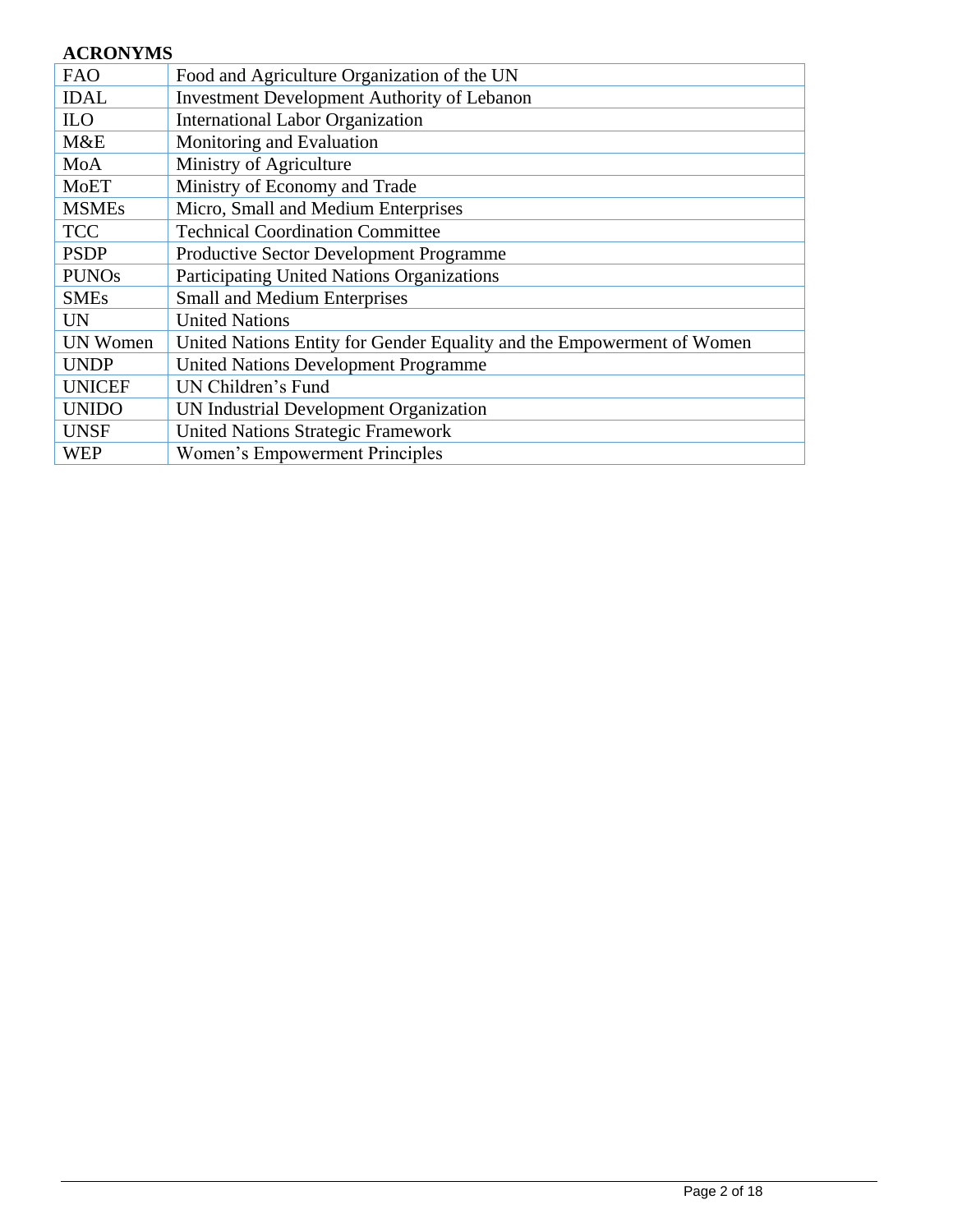## **NARRATIVE REPORT FORMAT**

#### **EXECUTIVE SUMMARY**

Given the long-term structural challenges that Lebanon is facing as well as the profound effects that the subsequent crises are having on its economy, the Syrian crisis since 2011, and more recently the financial and economic crisis, the global pandemic (COVID-19) and the Beirut Port explosion, there is an ongoing need to support job creation and inclusive economic growth especially for the most vulnerable in the most disadvantaged areas. With the aim to support gender-responsive job creation and economic opportunities in the agriculture and agro-food sectors, six UN organizations have joined efforts to develop a three-year joint programme: The Productive Sector Development Programme (PSDP). The PSDP will be jointly implemented by UNIDO, FAO, UNDP, ILO, UN Women, and UNICEF

The PSDP was initiated during the most difficult crisis that Lebanon has ever faced. The Programme started at the end of June 2020, right before the Beirut explosion and amidst a series of lockdowns that had already left thousands of people unemployed across all sectors. Considering the challenging economic, financial, health and security situation, the six participating UN organizations (PUNOs) conducted a series of assessments to capture the changes that Lebanon has been facing in light of these new challenges and vis-àvis the PSPS original objectives. The results of these assessments (qualitative, quantitative and desk research) showed the importance that the implementation of the PSDP could play in tackling the new challenges faced by farmers, MSMEs and SMEs in country. The PUNOs thus started the inception phase focusing on applying the most efficient methodologies to implement the project while taking into consideration all the challenges facing the private sector.

On the macrolevel, the programme's intervention will focus on legal and policy review aiming at advocating for the ones that improve Women Economic Empowerment environment and increase women`s participation in the productive sectors, particularly now that women were hit the most when it comes to layoffs and job loss. On the meso level, the programme will provide capacity building and institutional support to the public sector institutions involved in supporting the access of agro-food products to women and men-led Micro, Small and Medium Enterprises (MSMEs) to new markets. The meso component will also include partnering with the private sector to achieve the desired outcomes, taking into consideration the disruption in the global supply chain caused by the pandemic, and the devaluation of the national currency, putting extra pressure on this import driven economy. On the micro level, the programme will target farmers, cooperatives, and MSMEs in productive sectors to develop and upskill their technical and business development skills and capacities. This will support the creation of sustainable job opportunities amidst the reduction in labor demand.

Additionally, and to ensure PSDP meets its gender focused targets and objectives, a gender strategy will be produced to act as a guide for the programme partners to mainstream gender in their activities, as well as future PSDP projects. Furthermore, a comprehensive gender analysis will precede the start of implementation and will examine the gender gaps in each of the selected value chains. This gender analysis will be repeated at the completion of the programme, to examine the success of the interventions; with a rapid analysis at mid-point to validate the progress of activities.

## **I. Purpose**

Because of the long-term structural challenges that Lebanon is facing as well as the profound effects that the subsequent crises are having on its economy, the UN in Lebanon undertook a mapping exercise in 2016 and 2017 of aid targeted towards economic opportunities and job creation. This mapping helped provide a better understanding of ongoing and planned efforts in this area, and the identification of gaps and challenges to the development of productive sectors. The initiative produced sector briefs that provide an overview of productive sectors of the Lebanese economy and identify priority short, medium, and long-term development interventions in four productive sectors, namely: agriculture, manufacturing, agro-food, and tourism. Agriculture, manufacturing, agro-food were selected as having the highest potential to stimulate job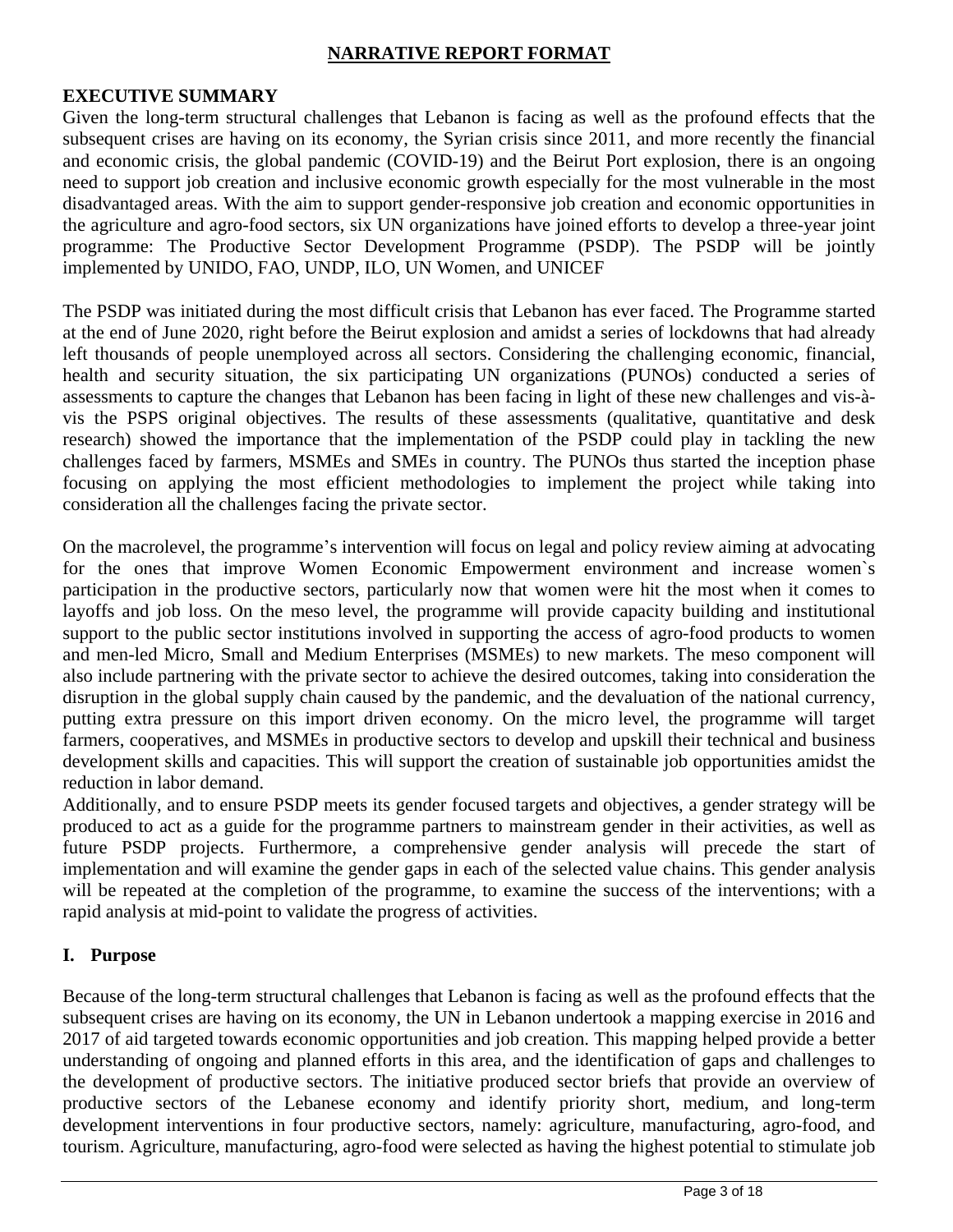creation, economic opportunities and growth especially for the most vulnerable in Lebanon's most disadvantaged areas. After the initial design was developed, the UN Country Team, Prime Minister's Office and the Government (represented by line ministries) endorsed the initial programme in 2017 and two rounds of donor consultations were undertaken. Based on consultation outcomes and changes in the macroeconomic environment (including the announcement of the Government's Vision for Stabilization), the full PSDP programme was reviewed, updated, and endorsed by the Ministry of Industry and the Ministry of Agriculture in July 2019.

The main objective of this UN joint Programme is to support gender-responsive job creation and economic opportunities in the agriculture and agro-food sectors. The PSDP is being jointly implemented by UNIDO, FAO, UNDP, ILO, UN Women, and UNICEF in a three-year programme.

The PSDP falls within the United Nations Strategic Framework's (UNSF) Outcome 3.1, which stipulates that the Government of Lebanon shall be assisted in "strengthening Lebanon productive sectors of the economy to promote inclusive growth and local development especially in most disadvantaged areas".

It aligns with national priorities and complements the Government's Vision for Growth, Stabilization and Employment that was announced during the CEDRE Conference in April 2018, as well as relevant government strategies. In particular, the PSDP aligns with Lebanon's Economic Vision published in January 2019 by the Ministry of Economy and Trade which sets Agriculture and Industry (including agro-food) as priority sectors for government interventions. It is also in line with the government's three years development priorities identified back in 2020 following the economic deterioration. The programme also aims to complement other UN agencies and partners' initiatives targeting women and youth economic empowerment in productive sectors.

The current phase of the PSDP aims to support gender-responsive job creation and economic opportunities in the agriculture and agro-food sectors, prioritizing women and female youth in disadvantaged areas. It includes interventions on three levels: the macro (national policy), meso (institutional), and micro (direct beneficiary support) levels. These building blocks aim to tackle a range of challenges to maximize the impact of the programme on focus sectors and communities, support gender-responsive job creation especially for women and female youth and promote inclusive and long-term economic growth. The PSDP was designed to include interlinked activities on these three levels and present a flagship example for joint service delivery and for promoting the "Delivering as One" approach between the implementing UN agencies.

The identified intermediate outcomes on each of those levels is outlined below:

- **Macro** Improved enabling policy environment for Women Economic Empowerment and participation in productive sectors.
- **Meso** Improved access to markets for women and men-led Micro, Small, and Medium Enterprises (MSMEs) in productive sectors.
- **Micro** Improved capacity of women and men farmers, women and men-led cooperatives, and women-led micro, small and medium enterprises (MSMEs) in productive sectors to create and sustain gender-equitable job opportunities and adopt environmentally sustainable practices.

## **II. Results**

The PSDP is currently finalizing the inception phase and plans to kick-off implementation in the second quarter of 2021. Originally, the inception phase was planned for a period of six months. However due to the restrictions imposed by the series of lockdowns and the August blast, the phase was delayed by at least two months. At the time of this report writing, the inception plans were being drafted while considering the new impact of the COVID 19 and the financial/economic crisis on the most vulnerable Lebanese.

## **i) Narrative reporting on results:**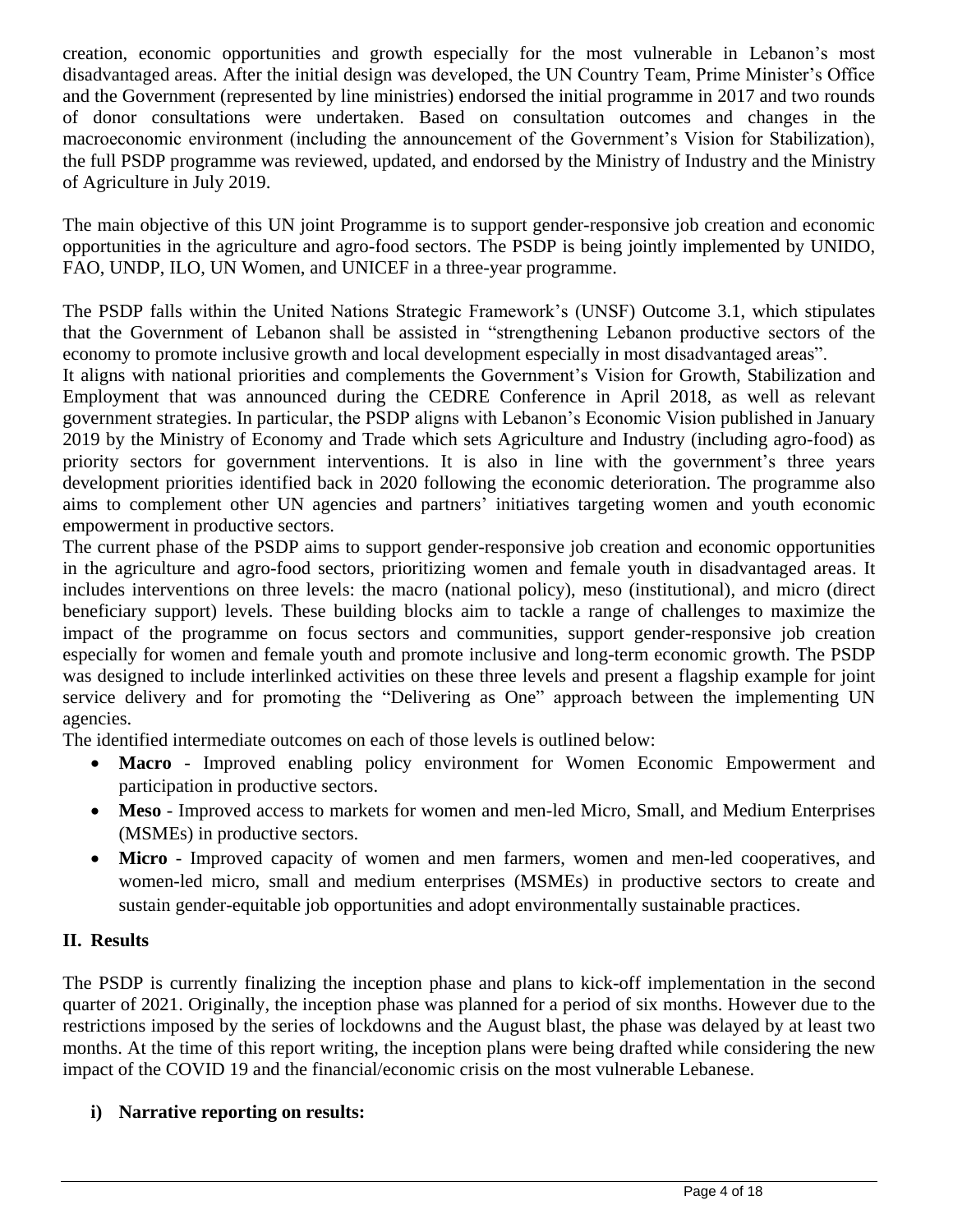- **The macro component, Outcome 1,** will result in an improved understanding of the reforms needed to address key barriers for women's economic participation in productive sectors. UN Women will develop in the first quarter of 2021 the methodology that will be implemented to support the development of gender-responsive policy and legislative reforms. This methodology will be comprised of secondary research and primary data collection and will include interviews and discussions with legal experts on legislations that hinder women`s full and equitable participation in the productive sectors. It will also include research on prevailing policies and practices that are prejudiced and obstructive towards women. The culmination of this research will be a series of roundtable discussions with government, academia, civil society organizations, sector experts, and UN agencies that aim at creating a lobbying momentum to advocate for policy and legislative reform at the parliamentary level. Ultimately, this component aims at promoting an enabling, equitable, and protective environment for women to actively participate in the agriculture and agro-food workforce. Furthermore, during this reporting period, UN Women launched the recruitment process of the Gender Advisor who would be providing support to the RCO and UN partners on gender mainstreaming of the PSDP activities and leading on the activities of this component. Additionally, UN Women initiated a consultancy to prepare the first draft of the gender strategy, which would be further refined once the Gender Advisor is on board and value chains selected.
- On the meso level, outcome 2 in the programme aims to improve access to markets for women and men-led Micro, Small, and Medium Enterprises in productive sectors. Outcome 2.1 states the objective of an enhanced capacity of national institutions to support exports in productive sectors and promote women entrepreneurship. Therefore, an assessment was conducted to inform the type of services needed and the export support organizations that would benefit from support through this programme. The assessment consisted of a stakeholder analysis that provided an overview of the status of the agro-food sector following the multiple shocks that Lebanon has been witnessing since 2019 to capture the MSMEs needs and challenges, especially in the context of the current financial crisis, COVID-19 crisis and the Port of Beirut blast. Following consultations, an institutional mapping was conducted for all trade support organizations in Lebanon that provide general and/or specialized trade and export support services to MSMEs with a benchmarking analysis of international best practices in export promotion and support. A detailed needs assessment through focus group meetings with established and emerging exporters in the agro-food sector was also conducted to validate the findings from the baseline analysis as well as the stakeholder consultations. The obstacles identified through consultations are very much linked to long-standing development challenges, however, some have been exacerbated and new ones emerged highlighting the dramatic situation of the sector. These include high transport cost, especially for exporters of fresh fruits and vegetables products that rely on air shipping, cumbersome export regulations and custom procedures, difficulty to access finance and credit facilities amongst others. From the assessment, it was clear that exporters are in dire need of support to ensure their survival and sustainability. Their most pressing needs include: (1) access to new financing schemes in the absence of commercial bank lending; (2) faster, leaner, and cheaper logistical channels, (3) support access to international buyers and opening of new markets, (4) expanded access to market information to identify real potential entry channels. While access to finance and streamlining custom procedures were identified as priority interventions, access to market intelligence and information was also considered equally important to exporters and critical for them to expand and grow.

While export promotion services are usually provided by one centralized entity which is the investment/export promotion agency, in the case of Lebanon, many entities are involved in trade promotion services. Based on the assessment conducted, the PSDP will focus on strengthening the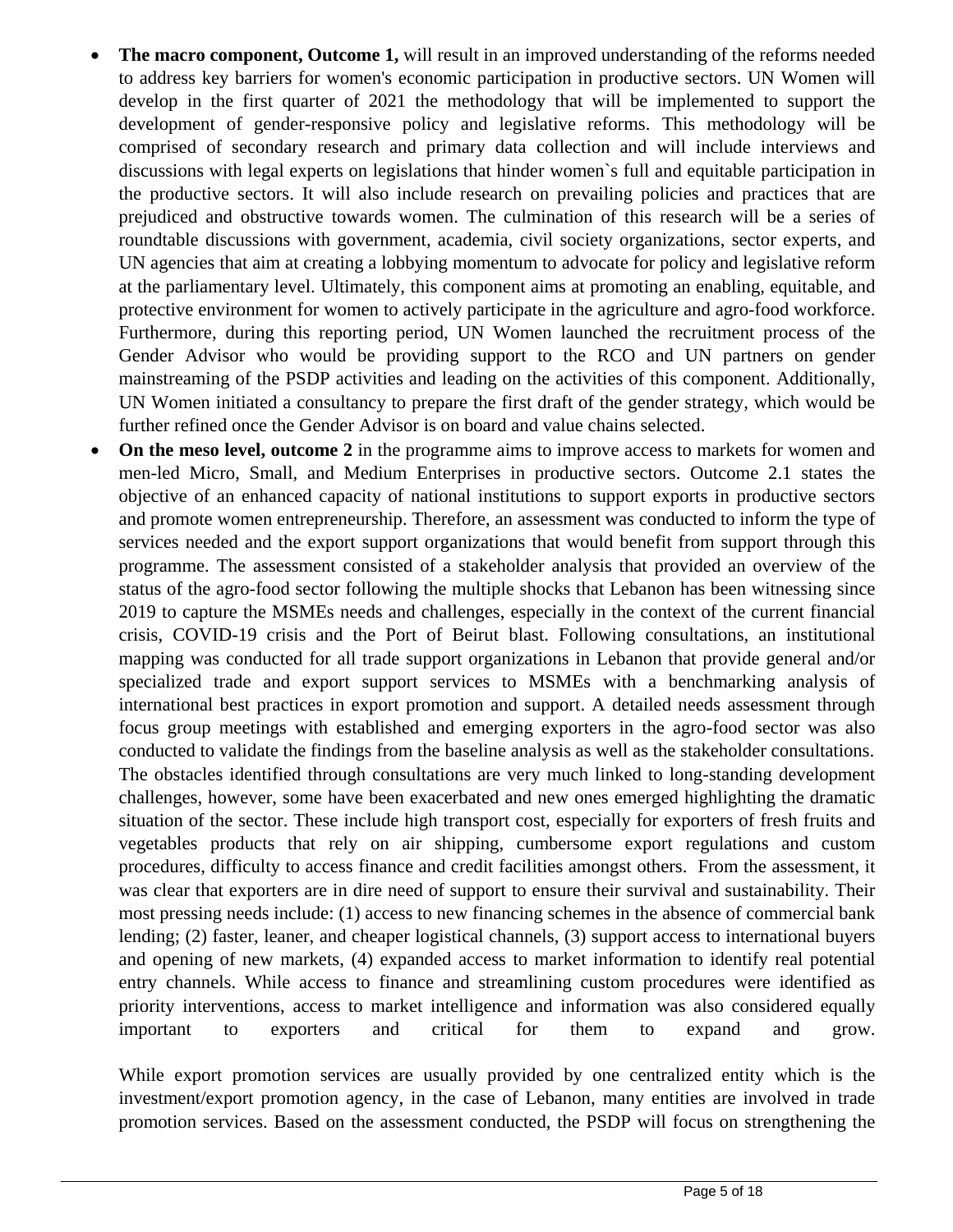export value chain through partnering with stakeholders on existing initiatives that foster access to markets. This will include:

- o Providing institutional support to IDAL to streamline the access of SMEs to new markets. Following the assessment, the PSDP will provide support to IDAL through promoting readyto-export Lebanese companies and products to international buyers through facilitating access to trade fairs. This will take place through the creation of an export portal that will centralize all the legal/administrative and market intelligence information needed by international buyers to access Lebanese SMEs. In terms of progress, the export web portal functional design was finalized, the content of the portal is almost final and a virtual fair in France that will enable 15 SME to access buyers was identified for Q2 of 2021. The project finalized a web portal functional design and identified Buyers to Buyers' meetings. These results represent partial achievements of the second output in supporting IDAL.
- o Provide capacity building to MSME through a training center and online academy. The programme will equip Lebanese companies with the knowledge and skills to be ready to export, in partnership with the private sector. This will consist of the development of an online academy and at a later stage of a training center that will provide cutting-edge training courses geared towards business management and marketing knowledge. An innovative training curriculum will be delivered with different target beneficiaries, including beginners in export, more advanced courses for established SMEs, and programs dedicated for women in export. The ultimate objective is to help MSMEs overcome various structural and nonstructural challenges and access new markets. Progress on that front: The training curricula are being developed, partners are being identified and the online academy portal ToR finalized.
- o Provide market intelligence support and capacity building to the MoET national trade portal (LEBTRADE) that will centralize all requirements needed by agriculture and agro-food companies to export
- o Provide institutional support for government counterparts
- **On the micro level, outcome 3** aims to improve the capacity of women farmers, women-led cooperatives and women-led micro, small and medium enterprises (MSME), as well as men-led entities in productive sectors to create and sustain gender equitable job opportunities and adopt environmentally sustainable practices. Based on desk research, literature review and previous UN efforts and available Value Chains (VC) assessments, 13 potential VCs were selected and assessed further. This took into consideration potential for growth and industrial export, high potential for the participation of women, and area where agro-industrial linkages can be strengthened. The selection also takes into consideration the latest crises, such as the risk to food insecurity. Following the indepth scanning of up to 40 products or product groups, and a qualitative analysis 13 VCs were shortlisted. This took into account the most inclusive VCs for women and have the highest potential for enhancing women's full and equitable participation and growth.

As a second step, a second qualitative assessment was conducted, based on stakeholders' consultations, analysis of the 13 VCs based on a selection matrix, in addition to a series of interviews with SMEs. This methodology led to a further shortlisting of 6 VCs for potential intervention through PSDP.

As a third step, a survey of 250 SMEs and cooperatives was conducted developing key quantitative indicators based this primary data.

This mainly captured the changes that have emerged in both the agriculture and agro-industry sectors in 2020. The inception report includes the selection of priority agro-food VC to be targeted by the programme through two agro-food service centers (in close collaboration with the MoA) to implement the project activities. Thus, under this component, there are two main outcomes:

o **Outcome 3.1:** Improved productive capacity and skills of women and men farmers, womenled cooperatives, and women and men-led MSMEs in targeted value chains while becoming more knowledgeable of environmentally sound business practices, efficient energy measures,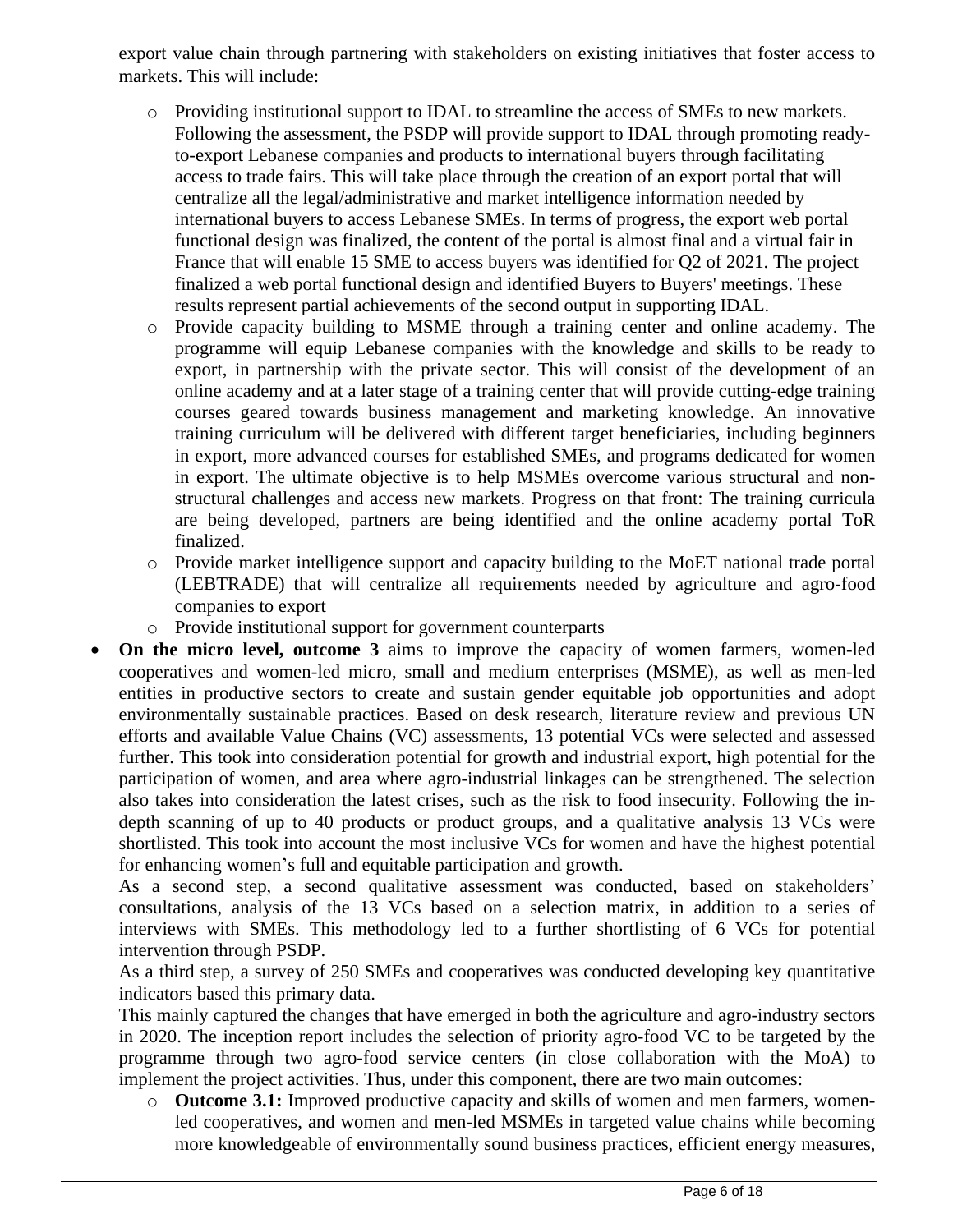and environmentally sustainable agriculture. Based on the quantitative findings, a qualitative in-depth analysis of the VCs selected including a detailed gender assessment will be conducted in 2021. The overall assessment will focus on the role of the farmers, cooperatives, and SMEs in their respective value chains, as well as the different challenges and needs to better understand the gaps and how to best intervene to reach the programme's objectives. This will lead to the final selection of the VC of intervention under PSDP. Under this outcome the programme will be providing technical support for the development of targeted agriculture and agro-food VC that have a high potential of job generation for women, promoting businesses practices that are efficient in terms of energy, material, and resource use. Low environmental footprint, and potential for increasing economic empowerment of women will also be prioritized.

- o **Outcome 3.2:** Improved skills of female and male youth in targeted value chains strengthening their employability and entrepreneurship capacities. To ensure a coherent approach to UN support and service delivery, the PSDP will provide direct services to women and men farmers, women-led cooperatives and women, and men-led MSMEs. To analyze the services provided by potential host service centers, the centers were assessed based on:
	- The status of their infrastructure
	- **•** Previous trainings and work related to the project
	- $\blacksquare$  Existing activity in the area
	- High potential for sustainability and possibility to be hosted and maintained by a governmental or non-governmental institution
	- **•** Previous experience in managing project and implementing training
	- Access to a large number of women beneficiaries and women-led SMEs
	- Target the most vulnerable communities and villages
	- Accommodate and train beneficiaries on multiple technical and management topics,
	- Area has good potential for growth in target value chains.

A mapping of existing service centers was conducted, which includes information from institutional partners, self-assessment of interested services centers through an open call, and Self-assessment of relevant counterparts. Based on the results, 4 service centers were shortlisted and will be assessed further through field visits and interviews in 2021. The service center selection process will be finalized in collaboration with PSDP partners. The final recommendations will be presented during the first TCC meeting for endorsement. Under this component, PSDP will roll out gender-sensitive business support services and coaching to existing and newly created MSMEs prioritizing women and youth starts-ups in priority value chains and conduct apprenticeship and paid on-the-job training to vulnerable female and male youth in focus sectors.

• The Gender Equality Strategy of the programme will be developed in 2021 applying an intersectional feminist lens to the analysis of gender in the PSDP and focusing on structural barriers as well as the multiplicity of challenges faced by women from different communities. The strategy will examine the challenges that exist within the agricultural and agro-food sector and will guide the PSDP partners to optimally mainstream gender within their activities; and will set the gendersensitive monitoring framework, including indicators that capture the impact on the identified gender barriers. The strategy will be updated following project milestones, taking into account all successes and challenges, and ultimately act as guidance for all future PSDP phases.

## • **Delays in implementation, challenges, lessons learned, and best practices**

The inception phase that was initially planned for 6 months, incurred a 3-months delay, and will be finalized by the end of April instead of the end of January due to the challenges mentioned above. Also, the series of lockdown restrictions and the Beirut port blast that put all PUNOs in emergency mode to provide urgent assistance to affected population which has also delayed the inception phase.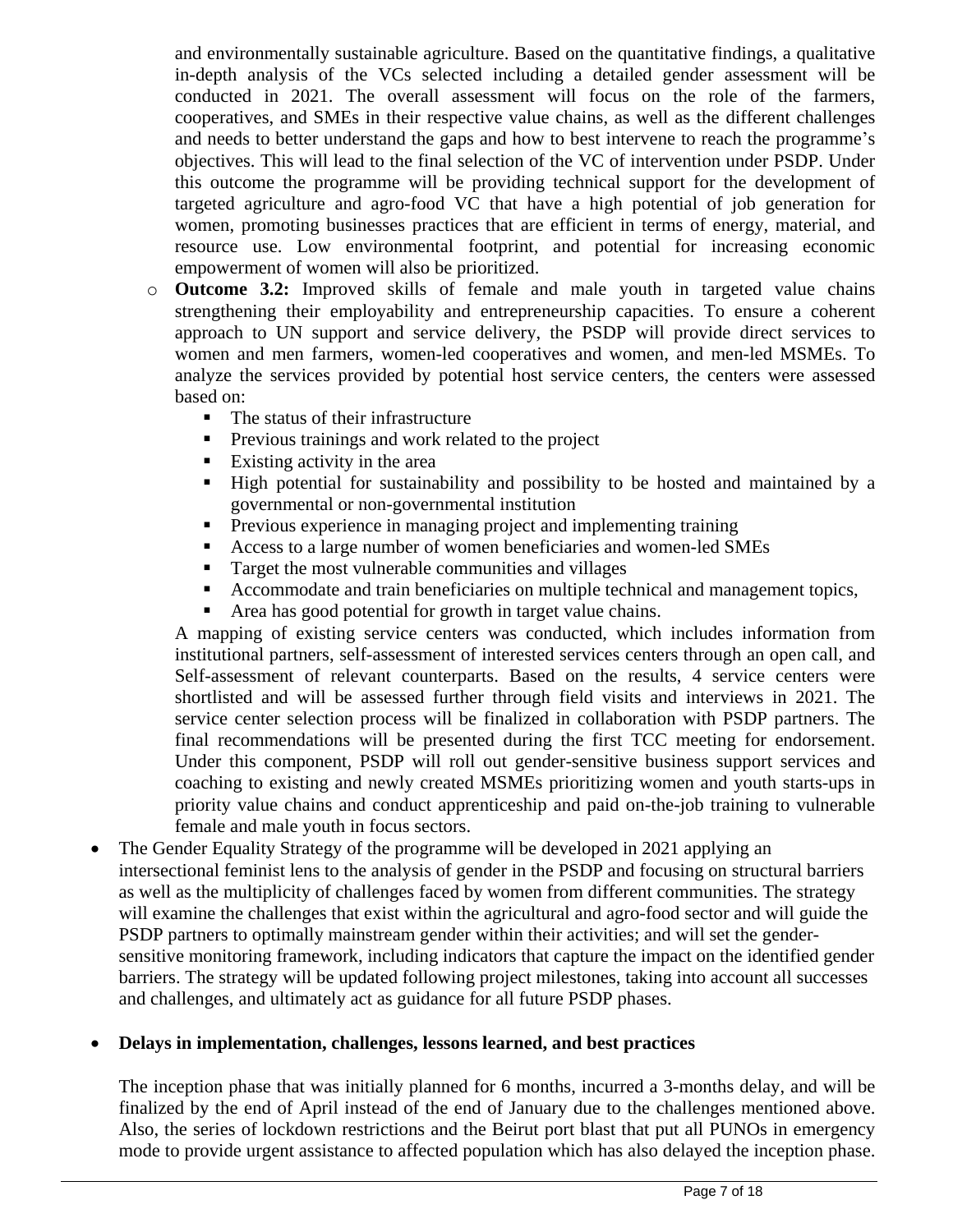During the inception phase, special considerations were also placed to analyze and address crosscutting mandates in export promotion amongst different government entities/ministries. A comprehensive plan of collaboration between all government entities was proposed to streamline end-user experience.

#### • **Qualitative assessment:**

Following the crisis in Lebanon, internal assessments were conducted by PUNOs to evaluate whether the project outcomes and outputs still apply taking into consideration the COVID-19 pandemic, August blast, and economic crisis. The main challenges facing the productive sector were related to the depreciation of the currency and thus the increase in import cost simultaneously with the difficult access to financing. The temporary lockdown and further reductions in consumer demand due to COVID-19 have deprived businesses of much-needed income and further exacerbated adverse financial conditions. Business closures and employees' layoffs are being reported across all sectors, with women being disproportionately affected. Particularly in the agrofood sector, yields are likely to decrease as farmers are moving towards low input agriculture and choosing substitution for cheaper alternatives or decreasing quantities of inputs used, raising food security concerns in the country. Thus, the assessments concluded that PSDP's outcomes are a priority in Lebanon to reduce the negative repercussions of the ongoing crisis and respond to the agro-food sector's needs.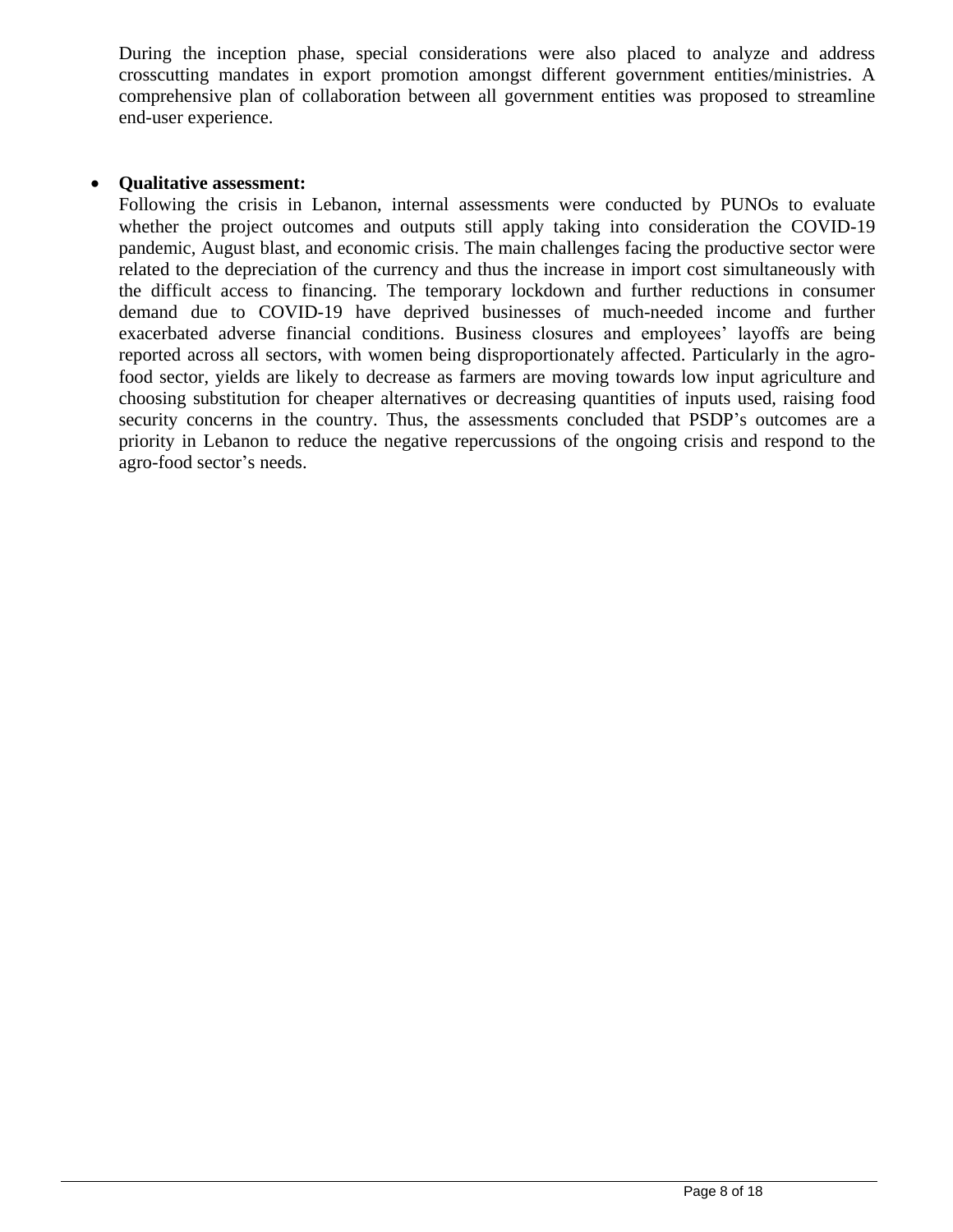|                                                                                                                                                                                                                                                                                                                                                                                                                                                                  | <b>Achieved Indicator Targets</b>                                                                                                                                                                                                                                                 | <b>Reasons for Variance with Planned</b> | <b>Source of Verification</b> |
|------------------------------------------------------------------------------------------------------------------------------------------------------------------------------------------------------------------------------------------------------------------------------------------------------------------------------------------------------------------------------------------------------------------------------------------------------------------|-----------------------------------------------------------------------------------------------------------------------------------------------------------------------------------------------------------------------------------------------------------------------------------|------------------------------------------|-------------------------------|
|                                                                                                                                                                                                                                                                                                                                                                                                                                                                  |                                                                                                                                                                                                                                                                                   | Target (if any)                          |                               |
| <b>Outcome 1.</b><br>Improved enabling policy environment<br>for women economic empowerment and<br>participation in productive sectors<br><b>Indicator:</b> # of laws/regulations that<br>address women's participation in the<br>informal sector and promote women<br>economic empowerment, specifically<br>agriculture and food/home-based<br>businesses revised and submitted for<br>adoption to parliament<br><b>Baseline: 0</b><br><b>Planned Target: 5</b> | The legislative review has already<br>been initiated internally by UN<br>Women, with the full review and<br>advocacy<br>tasks<br>to<br>start<br>followed<br>incrementally,<br>by<br>the<br>lobbying<br>efforts<br>with<br>parliamentarians to advocate for<br>legislative change. |                                          |                               |
| <b>Outcome 1.1</b><br>Improved enabling policy environment<br>for women economic empowerment and<br>participation in productive sectors<br><b>Indicator:</b> of key government/parliament<br>members who have increased awareness<br>of the needed reforms and have<br>participated in key dialogue initiatives<br><b>Baseline: 0</b><br><b>Planned Target:30</b>                                                                                                |                                                                                                                                                                                                                                                                                   |                                          |                               |
| <b>Output 1.1.1</b><br>Conduct gender analysis (using feminist<br>and participatory approaches) and<br>generate gender analysis reports on<br>intervention areas<br><b>Indicator</b> # of Gender Analysis reports<br>developed<br><b>Baseline: 0</b><br><b>Planned Target: 2</b><br>Output 1.1.2                                                                                                                                                                 | This<br>follow<br>will<br>the<br>output                                                                                                                                                                                                                                           |                                          |                               |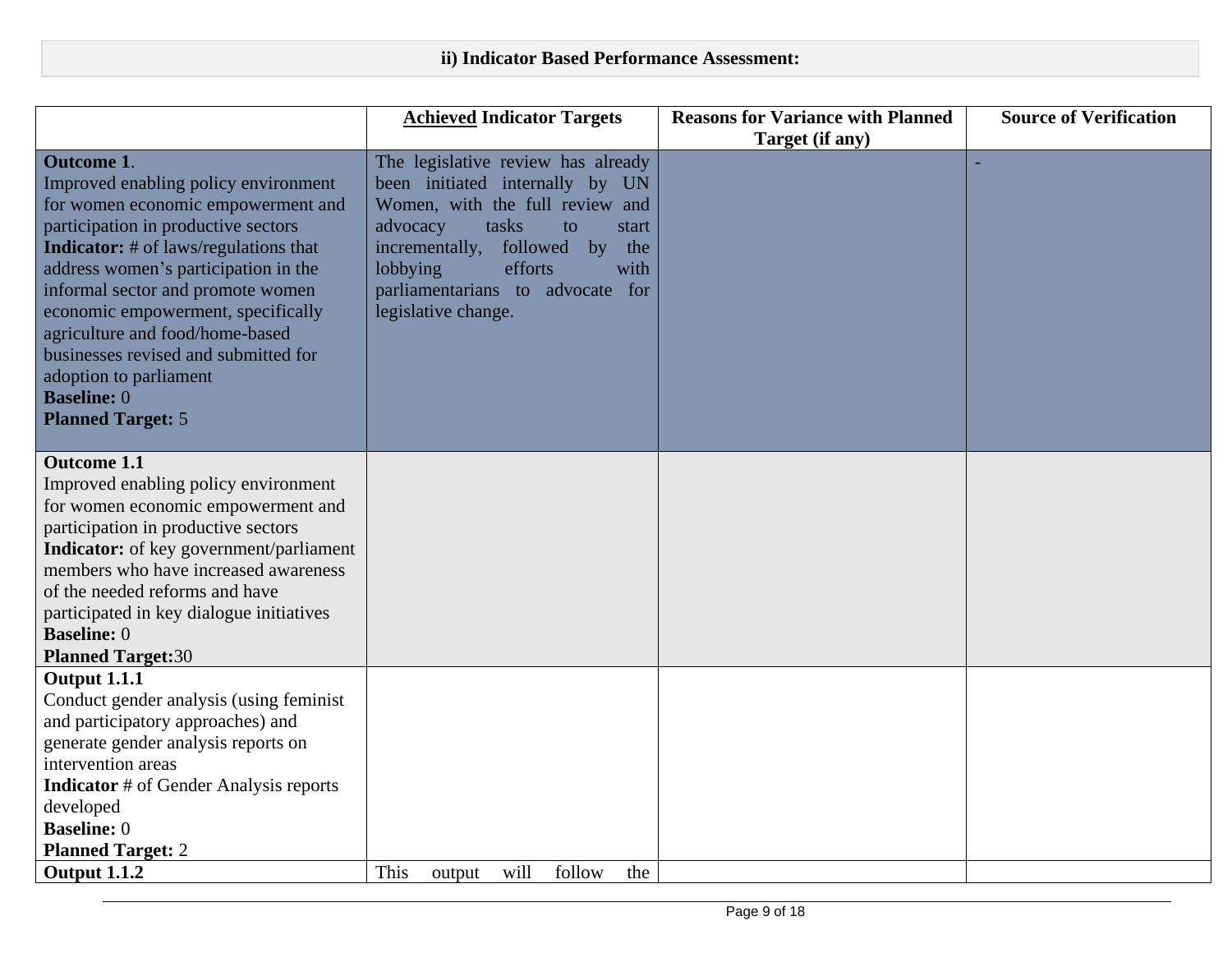| Develop gender responsive policy and<br>legislative and policy review and<br>legislative reforms related to<br>lobbying efforts by the PSDP team<br>agriculture/food/home-based business<br>and relevant stakeholders. Key to<br>sectors which address key barriers for<br>this output will be the validation<br>women's economic participation in order<br>consultations UN Women will<br>to facilitate policy dialogue and reform<br>conduct with national stakeholders,<br>amongst national stakeholders,<br>to build momentum and a strong<br>government bodies, and the private sector<br>advocacy group to lobby with<br><b>Indicator</b> # of comprehensive gender<br>parliamentarians and the private<br>sector; which will determine the<br>audits developed<br><b>Baseline: 0</b><br>success level of the policy reform at |  |
|--------------------------------------------------------------------------------------------------------------------------------------------------------------------------------------------------------------------------------------------------------------------------------------------------------------------------------------------------------------------------------------------------------------------------------------------------------------------------------------------------------------------------------------------------------------------------------------------------------------------------------------------------------------------------------------------------------------------------------------------------------------------------------------------------------------------------------------|--|
| <b>Planned Target: 1</b><br>national level.                                                                                                                                                                                                                                                                                                                                                                                                                                                                                                                                                                                                                                                                                                                                                                                          |  |
| <b>Outcome 2.</b><br>Improved access to markets for women<br>and men-led Micro, Small and Medium<br>Enterprises in productive sectors<br><b>Indicator:</b> % of supported women/men<br>lead MSMEs/agricultural cooperatives<br>that register an increase in their exports<br>within 1 year of the intervention<br><b>Baseline:0</b><br><b>Planned Target: 30%</b>                                                                                                                                                                                                                                                                                                                                                                                                                                                                    |  |
| <b>Outcome 2.1</b><br>The inception report was finalized,                                                                                                                                                                                                                                                                                                                                                                                                                                                                                                                                                                                                                                                                                                                                                                            |  |
| <b>Enhanced capacity of national</b><br>and feedback is being discussed                                                                                                                                                                                                                                                                                                                                                                                                                                                                                                                                                                                                                                                                                                                                                              |  |
| institutions to support exports in<br>stakeholders<br>with<br>all<br>be<br>to                                                                                                                                                                                                                                                                                                                                                                                                                                                                                                                                                                                                                                                                                                                                                        |  |
| productive sectors and promote women<br>subsequently<br>integrated.<br>The                                                                                                                                                                                                                                                                                                                                                                                                                                                                                                                                                                                                                                                                                                                                                           |  |
| inception<br>included<br>entrepreneurship<br>report                                                                                                                                                                                                                                                                                                                                                                                                                                                                                                                                                                                                                                                                                                                                                                                  |  |
| consultations with women and men<br><b>Indicator:</b> % of supported women/men                                                                                                                                                                                                                                                                                                                                                                                                                                                                                                                                                                                                                                                                                                                                                       |  |
| lead MSMEs/agricultural cooperatives<br>led SMEs as well as public and                                                                                                                                                                                                                                                                                                                                                                                                                                                                                                                                                                                                                                                                                                                                                               |  |
| that register an increase in their exports<br>private sector stakeholders involved                                                                                                                                                                                                                                                                                                                                                                                                                                                                                                                                                                                                                                                                                                                                                   |  |
| within 1 year of the intervention<br>the<br>export value<br>chain.<br>in                                                                                                                                                                                                                                                                                                                                                                                                                                                                                                                                                                                                                                                                                                                                                             |  |
| <b>Baseline: TBD</b><br>International best practices study on                                                                                                                                                                                                                                                                                                                                                                                                                                                                                                                                                                                                                                                                                                                                                                        |  |
| <b>Planned Target: TBD</b><br>export support services was also                                                                                                                                                                                                                                                                                                                                                                                                                                                                                                                                                                                                                                                                                                                                                                       |  |
| <b>Indicator:</b> % of women and men trained<br>completed.                                                                                                                                                                                                                                                                                                                                                                                                                                                                                                                                                                                                                                                                                                                                                                           |  |
| by the programme that report an                                                                                                                                                                                                                                                                                                                                                                                                                                                                                                                                                                                                                                                                                                                                                                                                      |  |
| increased knowledge of the quality                                                                                                                                                                                                                                                                                                                                                                                                                                                                                                                                                                                                                                                                                                                                                                                                   |  |
| standards required for exports based on                                                                                                                                                                                                                                                                                                                                                                                                                                                                                                                                                                                                                                                                                                                                                                                              |  |
| post training assessment                                                                                                                                                                                                                                                                                                                                                                                                                                                                                                                                                                                                                                                                                                                                                                                                             |  |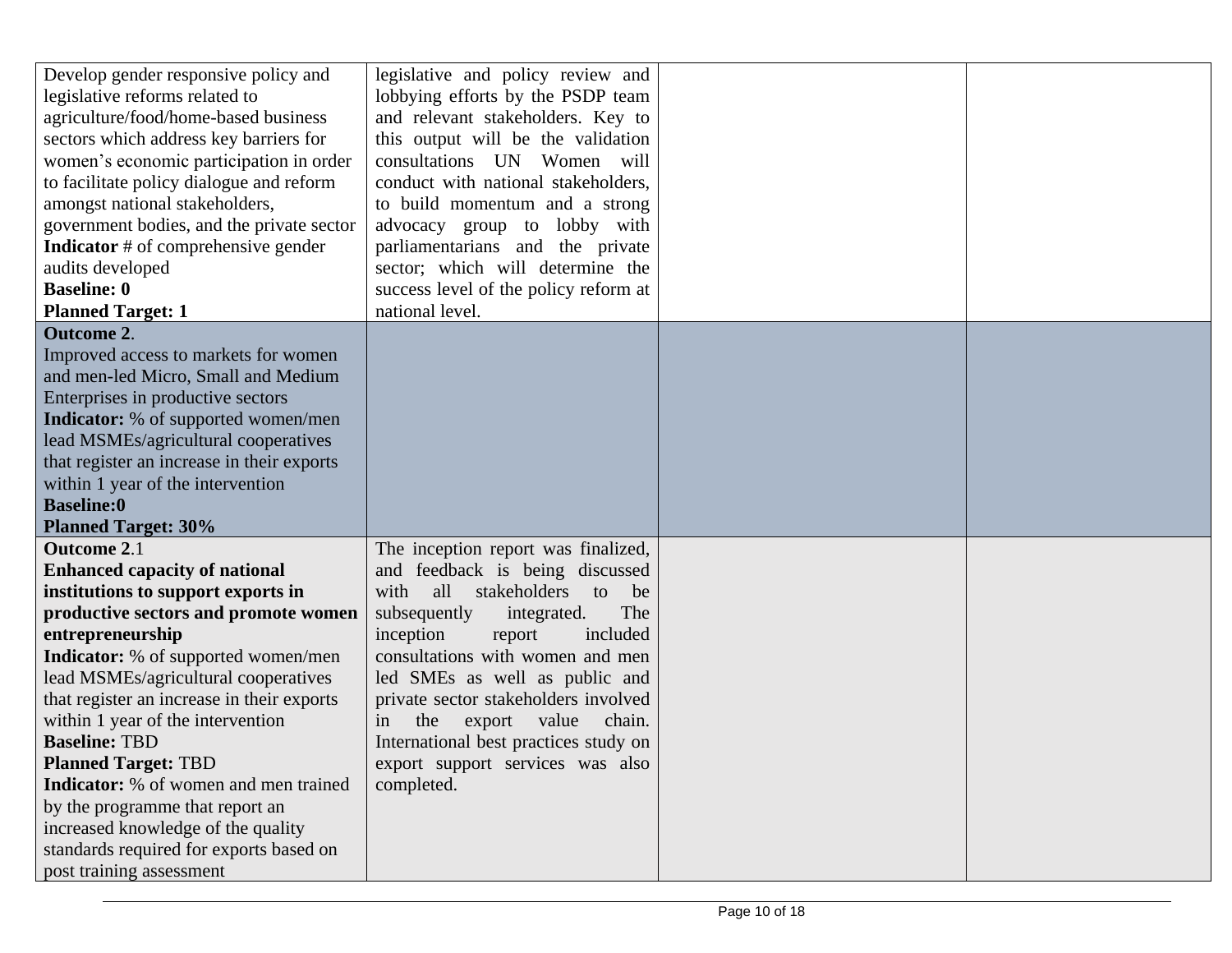| <b>Baseline: 0</b>                            |                                         |  |
|-----------------------------------------------|-----------------------------------------|--|
| <b>Planned Target: 80%</b>                    |                                         |  |
| <b>Indicator:</b> % of women and men led      |                                         |  |
| MSMEs establishing B2B contacts with          |                                         |  |
| buyers                                        |                                         |  |
| <b>Baseline: 0</b>                            |                                         |  |
| <b>Planned Target: 30 SME</b>                 |                                         |  |
| Indicator: % of women and men led             |                                         |  |
| MSMEs benefiting from access to trade         |                                         |  |
| intelligence                                  |                                         |  |
| <b>Baseline: 0</b>                            |                                         |  |
| <b>Planned Target: 70 SME</b>                 |                                         |  |
| Output 2.1.1                                  | An assessment of the host institution   |  |
| Establish an online export academy and        | the<br>training<br>for<br>center<br>was |  |
| export training center                        | <b>ITC</b><br>completed<br>the<br>using |  |
| <b>Indicator</b> # of online portal developed | included<br>methodology,<br>and         |  |
| # of centers set up                           | consultations<br>with<br>potential      |  |
| <b>Baseline:0</b>                             | candidates. Recommendation for the      |  |
| <b>Planned Target:1</b>                       | host entity will be validated with      |  |
| <b>Baseline:0</b>                             | steering committee members in           |  |
| <b>Planned Target:1</b>                       | 2021.                                   |  |
| <b>Indicator</b> # of technical training      |                                         |  |
| programmes developed by the center            | A benchmark study was conducted         |  |
| <b>Baseline: 0</b>                            | to understand type of training          |  |
| <b>Planned Target: 10</b>                     | packages offered to exporters,          |  |
| <b>Indicator</b> # of MSMEs/agriculture       | modality of training provision and      |  |
| cooperatives supported by the center (at      | experts involved in delivering these    |  |
| least 50% women-led)                          | courses.                                |  |
| <b>Baseline:0</b>                             |                                         |  |
| <b>Planned Target: 25-30</b>                  | A proposal for a comprehensive          |  |
| Indicator % of women and men trained          | training curriculum was developed       |  |
| that report a high level of satisfaction      | based on a stakeholders' assessment     |  |
| with the training based on post training      | and mapping of existing training        |  |
| evaluation                                    | provided to SMEs. The proposal          |  |
| <b>Baseline: 0</b>                            | will be reviewed with the host          |  |
| <b>Planned Target: 70%</b>                    | institution once selected in 2021.      |  |
|                                               |                                         |  |
|                                               | The Terms of Reference of the           |  |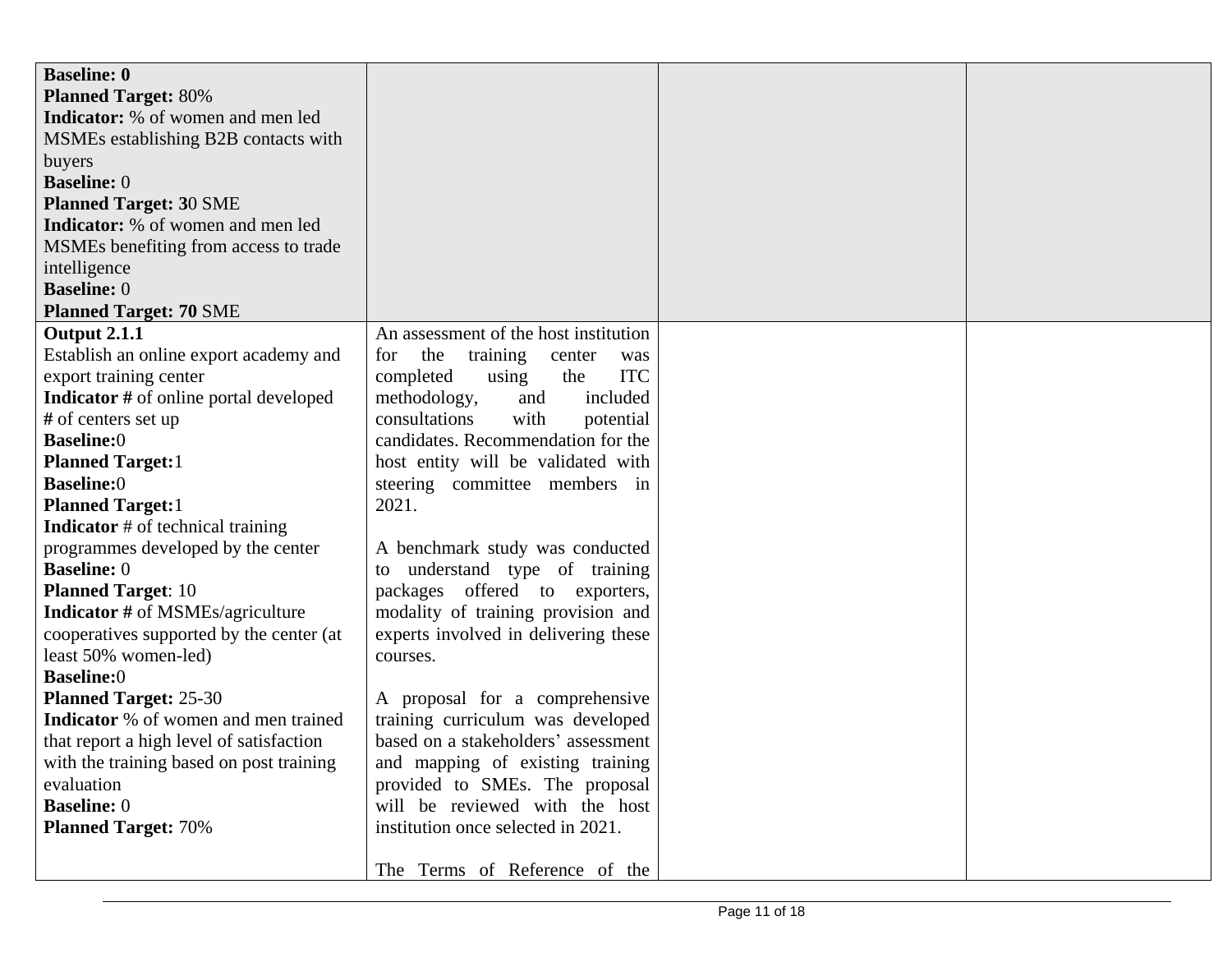|                                                                                                                                                                                                                                                                                                                                                                                         | Online Academy was completed,<br>and content of the portal was<br>initiated.                                                                                                                                                                                                                                                                                                                                                                                                                                          |                                                                                                                                                                                                                                                                                                                                                                                                                                                                                                                                                                                                                                                                     |  |
|-----------------------------------------------------------------------------------------------------------------------------------------------------------------------------------------------------------------------------------------------------------------------------------------------------------------------------------------------------------------------------------------|-----------------------------------------------------------------------------------------------------------------------------------------------------------------------------------------------------------------------------------------------------------------------------------------------------------------------------------------------------------------------------------------------------------------------------------------------------------------------------------------------------------------------|---------------------------------------------------------------------------------------------------------------------------------------------------------------------------------------------------------------------------------------------------------------------------------------------------------------------------------------------------------------------------------------------------------------------------------------------------------------------------------------------------------------------------------------------------------------------------------------------------------------------------------------------------------------------|--|
| <b>Output 2.1.2</b><br>Support IDAL to implement its export<br>promotion strategy for the agriculture and<br>agro-food sectors.<br><b>Indicator</b><br># of export portal developed<br># of MSMEs supported with better<br>market access (at least 50% women-led)<br><b>Baseline: 0</b><br><b>Planned Target: 1</b><br><b>Baseline: TBD</b><br><b>Planned Target: +40 SME supported</b> | The Terms of Reference of IDAL<br>export portal, including wireframe<br>and structure was completed and<br>content of the portal was initiated<br>and is 50% complete.<br>The Agro Food exporter directory,<br>which is one of the<br>main<br>components of the portal has been<br>populated and plan is to validate<br>entries with exporters in 2021<br>One Agro Food fair has been<br>identified and a proposal<br>for<br>outreach and B2B meetings has<br>been developed and<br>will<br>be<br>implemented in 2021 |                                                                                                                                                                                                                                                                                                                                                                                                                                                                                                                                                                                                                                                                     |  |
| <b>Output 2.1.3</b><br>Support the national trade portal<br><b>LEBTRADE</b> implementation<br><b>Indicator</b> # market studies developed and<br>published<br><b>Baseline: 0</b><br><b>Planned Target: 8</b><br><b>Indicator</b> # women and men led SME<br>benefiting from trade intelligence<br>services<br><b>Baseline: 0</b><br><b>Planned Target: +70 SME</b>                      | Terms of Reference for the section<br>of the portal related to the Agro<br>Food sector was completed.<br>National trade guide was finalized<br>and will reviewed by the Ministry of<br>Economy and Trade in 2021.<br>Market report on the GCC markets<br>was completed and will reviewed by<br>the Ministry of Economy and Trade<br>in 2021                                                                                                                                                                           | A new output was added to reflect the<br>needs<br>of<br>exporters<br>to<br>access<br>information<br>on external<br>markets<br>potential and requirements to ensure<br>more informed decisions for entering<br>new markets.<br>The<br><b>LEBTRADE</b><br>platform<br>implemented<br>by<br>the<br>Dutch<br>government, is a national portal that<br>centralizes all the administration and<br>technical requirements needed by<br>exporters in the Agriculture sector to<br>access new markets. Developing<br>similar information for exporters in<br>the Agro Food sector will further<br>centralize trade relation information,<br>not only optimizing the exporter |  |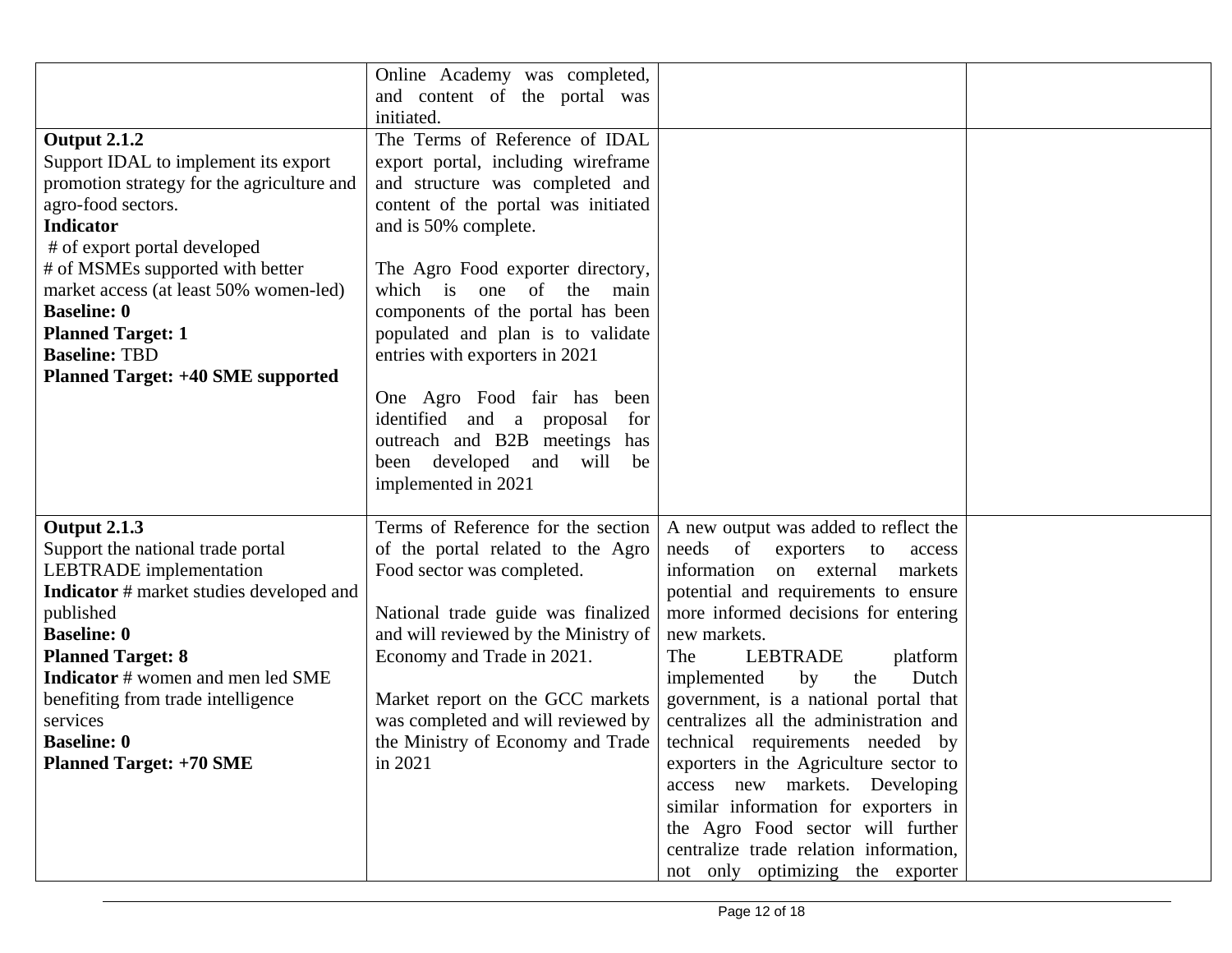|                                                  | journey but also paving the way for   |  |
|--------------------------------------------------|---------------------------------------|--|
|                                                  | more sustainable tools for government |  |
|                                                  | entities.                             |  |
| <b>Outcome 3</b>                                 |                                       |  |
| Improved capacity of women farmers,              |                                       |  |
| women-led cooperatives and women-led             |                                       |  |
| micro, small and medium enterprises              |                                       |  |
| (MSME), as well as men-led entities in           |                                       |  |
| productive sectors to create and sustain         |                                       |  |
| gender equitable job opportunities and           |                                       |  |
| adopt environmentally sustainable                |                                       |  |
| practices                                        |                                       |  |
| <b>Indicator:</b> #of jobs created or maintained |                                       |  |
| for women and men                                |                                       |  |
| <b>Baseline: TBD</b>                             |                                       |  |
| <b>Planned Target: TBD</b>                       |                                       |  |
| Indicator % of women and men led                 |                                       |  |
| MSMEs/cooperatives registering                   |                                       |  |
| increasing income within 1 year of the           |                                       |  |
| intervention                                     |                                       |  |
| <b>Baseline: 0</b>                               |                                       |  |
| <b>Planned Target: 40%</b>                       |                                       |  |
| <b>Indicator</b> % of MSMEs who have signed      |                                       |  |
| and implemented the Women Economic               |                                       |  |
| Empowerment Principles within 6                  |                                       |  |
| months of having finished the training           |                                       |  |
| <b>Baseline: 0</b>                               |                                       |  |
| <b>Planned Target: 50%</b>                       |                                       |  |
| <b>Indicator</b> % of beneficiary women and      |                                       |  |
| men-led MSMEs who have adopted                   |                                       |  |
| environmentally sound practices                  |                                       |  |
| <b>Baseline: TBD</b>                             |                                       |  |
| <b>Planned Target: TBD</b>                       |                                       |  |
| Indicator % of beneficiary women and             |                                       |  |
| who have<br>farmers<br>adopted<br>men            |                                       |  |
| environmentally sustainable agriculture          |                                       |  |
| practices                                        |                                       |  |
| <b>Baseline: TBD</b>                             |                                       |  |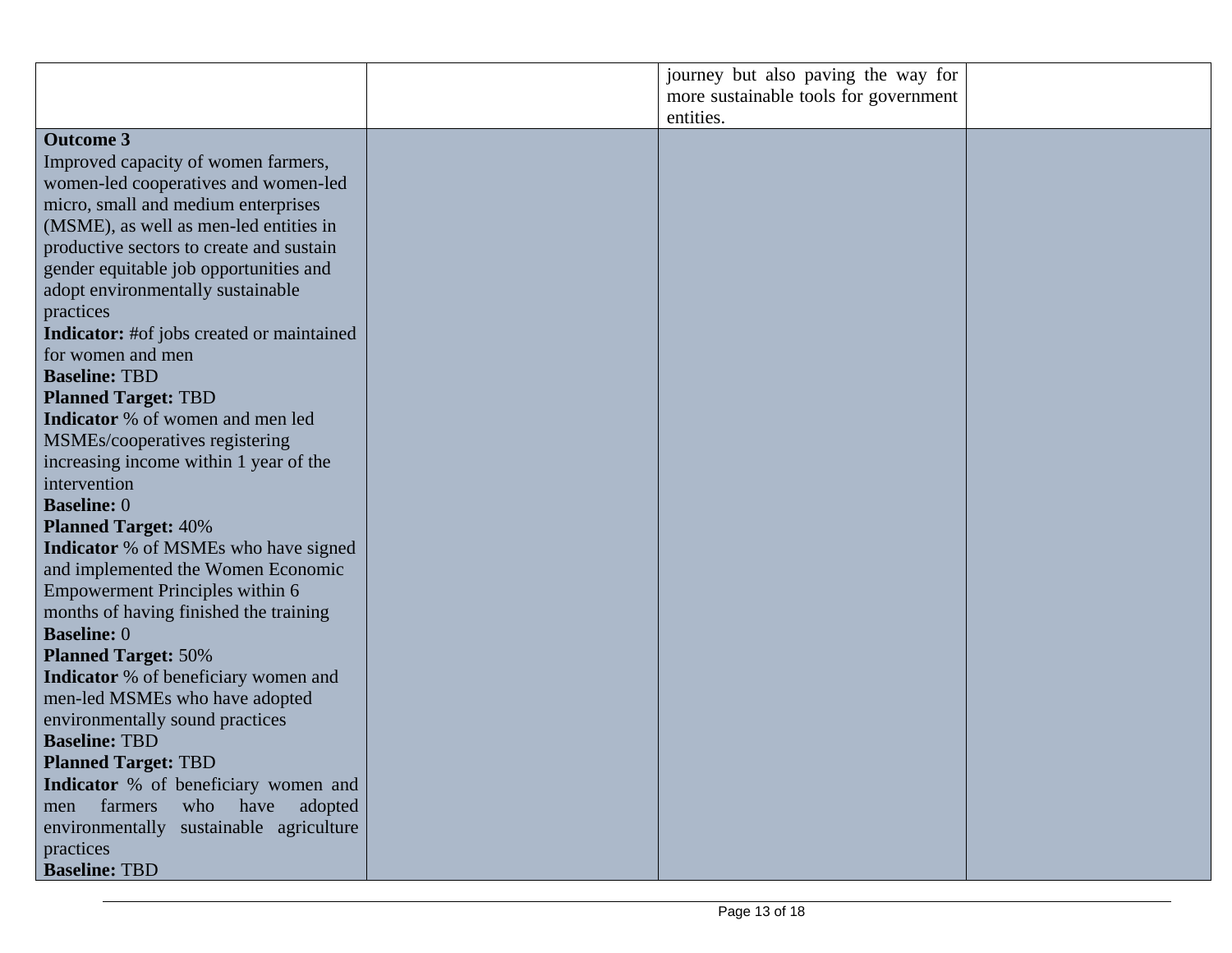| <b>Planned Target: TBD</b>                  |                                       |  |
|---------------------------------------------|---------------------------------------|--|
| <b>Outcome 3.1</b>                          | The<br>Women's<br>Empowerment         |  |
| Improved productive capacity and skills     | Principles<br>(WEPs)<br>skills<br>and |  |
| of women and men farmers, women-led         | training components are set to begin  |  |
| cooperatives and women and men-led          | when the value chains are selected,   |  |
| MSMEs in targeted value chains while        | and training topics and beneficiaries |  |
| becoming more knowledgeable of              | identified.                           |  |
| environmentally sound business              |                                       |  |
| practices, efficient energy measures and    |                                       |  |
| environmentally sustainable agriculture     |                                       |  |
| <b>Indicator:</b> % of women and men led    |                                       |  |
| MSMEs/cooperatives registering              |                                       |  |
| increased production or improved quality    |                                       |  |
| within 6 months of the intervention         |                                       |  |
| <b>Baseline: 0</b>                          |                                       |  |
| <b>Planned Target: 70%</b>                  |                                       |  |
| <b>Indicator</b> % of beneficiary women and |                                       |  |
| men-led MSMEs who showcase better           |                                       |  |
| awareness on environmentally sound          |                                       |  |
| practices after the training                |                                       |  |
| <b>Baseline: TBD</b>                        |                                       |  |
| <b>Planned Target: TBD</b>                  |                                       |  |
| Indicator % of beneficiary women and        |                                       |  |
| men farmers who have more awareness         |                                       |  |
| environmentally sustainable agriculture     |                                       |  |
| practices after the intervention            |                                       |  |
| <b>Baseline: TBD</b>                        |                                       |  |
| <b>Planned Target: TBD</b>                  |                                       |  |
| Indicator % of MSMEs who showcase           |                                       |  |
| good awareness of Women Economic            |                                       |  |
| <b>Empowerment Principles after the</b>     |                                       |  |
| training based on post training assessment  |                                       |  |
| <b>Baseline: 0</b>                          |                                       |  |
| <b>Planned Target: 50%</b>                  |                                       |  |
| <b>Output 3.1.1</b>                         | An inception report has been          |  |
| Provide technical support for the           | conducted to advise on the selection  |  |
| development of targeted agriculture and     | of the priority agro-food value chain |  |
| agro-food value chains that have high       | of intervention in the programme as   |  |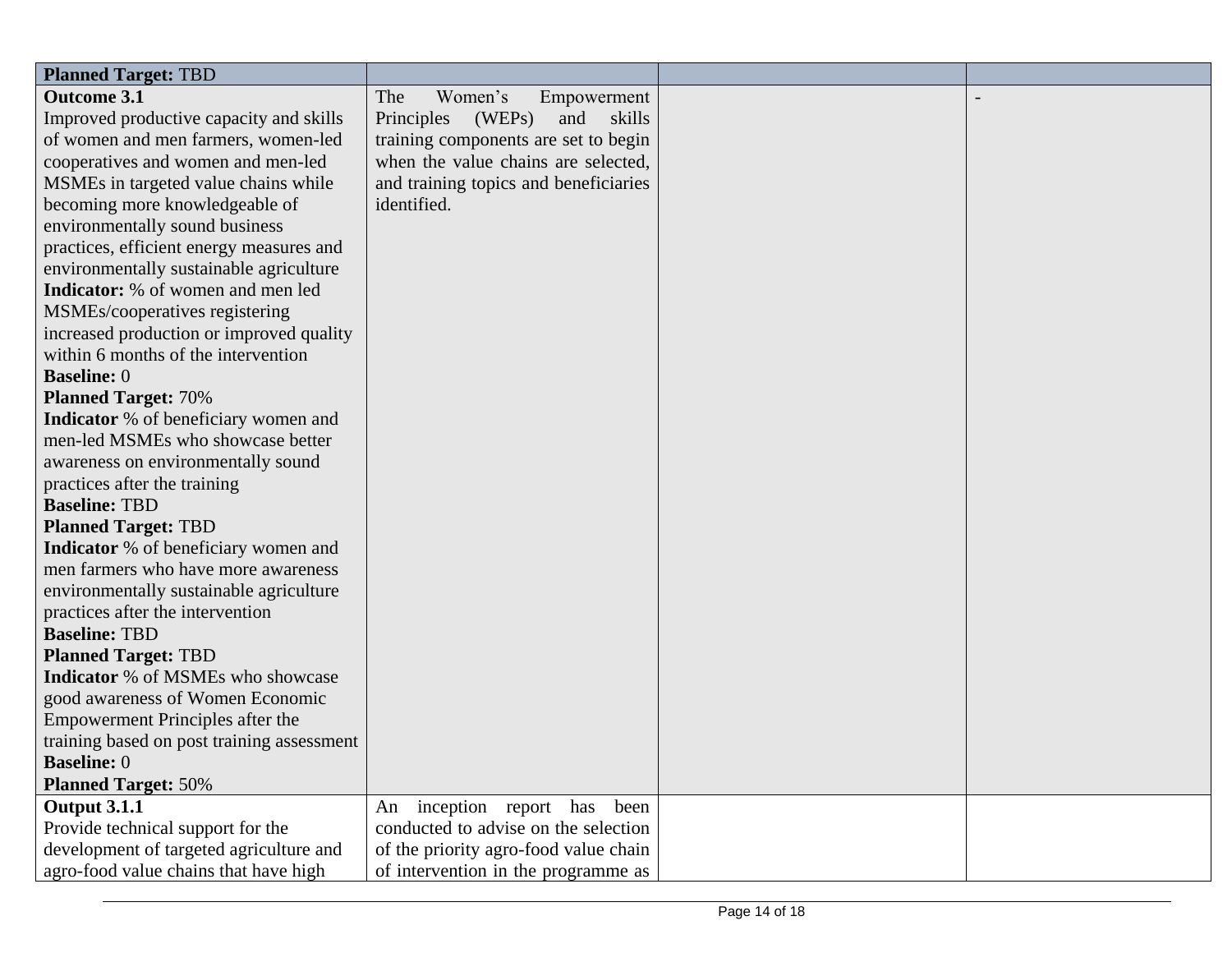| potential of job generation for women         | well as the selection of 2 centers to  |  |
|-----------------------------------------------|----------------------------------------|--|
| <b>Indicator</b> # of women and men-led       | implement the project activities.      |  |
| MSMEs/agricultural cooperatives               | Accordingly,<br>a scientific<br>and    |  |
| supported with technology transfer. (at       | inclusive methodology has been         |  |
| least 50% women-led)                          | adopted throughout the assessment      |  |
| <b>Baseline: TBD</b>                          | and approved by the participating      |  |
| <b>Planned Target:</b> $+15-20$               | UN agencies and the counterparts. It   |  |
| <b>Indicator</b> # of women and men receiving | consists of a Value chain scanning,    |  |
| technical skills training in the target value | Preliminary qualitative assessment,    |  |
| chain (75% women)                             | a quantitative assessment, and in-     |  |
| <b>Baseline: TBD</b>                          | depth qualitative assessment which     |  |
| <b>Planned Target: 500</b>                    | will help in capturing the dynamic     |  |
| <b>Indicator</b> # of women and men farmers   | of changes that have emerged in        |  |
| (at least 75% women) supported through        | both the agriculture and agro-         |  |
| awareness sessions, training and/or           | industry sectors in 2020.              |  |
| provision of inputs                           | Based on the quantitative findings, a  |  |
| <b>Baseline: TBD</b>                          | qualitative in-depth analysis of the   |  |
| <b>Planned Target: 250</b>                    | value chains selected has been         |  |
| Indicator # of women and men farmers          | conducted in parallel with a detailed  |  |
| and farm workers (at least 75% women)         | gender assessment to lead to the       |  |
| technically trained on Good Agricultural      | final selection of the Value Chain of  |  |
| Practices (therefore reducing environment     | intervention.                          |  |
| footprint and enhancing food safety) and      |                                        |  |
| on occupational safety and health             | As for the service centers, the        |  |
| (targeting children, particularly girls)      | methodology<br>took<br>into            |  |
| <b>Baseline: TBD</b>                          | consideration the selection criteria   |  |
| <b>Planned Target: 140</b>                    | mentioned in the<br>programme          |  |
| <b>Indicator</b> # of farms (at least 50%     | document, and topped it with a self-   |  |
| women-led) certified for Good                 | assessment for all the agriculture     |  |
| <b>Agricultural Practices (GAP)</b>           | agro-industry<br>centers<br>and<br>in  |  |
| <b>Baseline: TBD</b>                          | Lebanon, an in-depth- assessment       |  |
| <b>Planned Target: 60</b>                     | for the pre-selected centers has been  |  |
|                                               | also conducted to lead to the final    |  |
|                                               | selection that will be endorsed in the |  |
|                                               | steering committee.                    |  |
| <b>Output 3.1.2</b>                           | This<br>final<br>design<br>and         |  |
| Promote businesses practices that are         | implementation of this component       |  |
| efficient in terms of energy, material, and   | will start when the target region and  |  |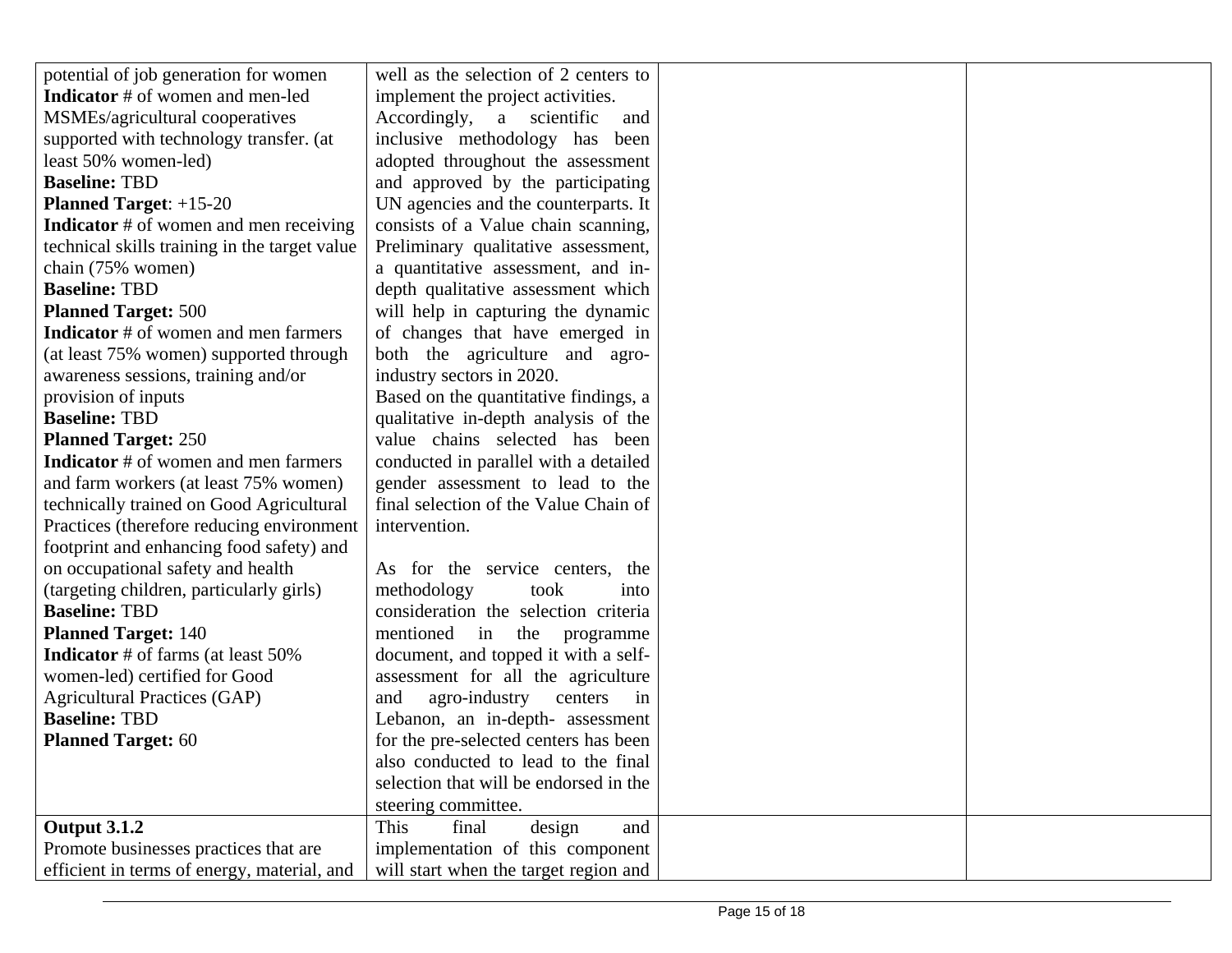| resource use, and have low environmental    | the value chain are selected and             |  |
|---------------------------------------------|----------------------------------------------|--|
| footprint                                   | finalized                                    |  |
| <b>Indicator</b> # of women and men-led     |                                              |  |
| <b>MSMES</b> trained on environmental       |                                              |  |
| sustainability (at least 75% women-led      |                                              |  |
| MSME <sub>s</sub> )                         |                                              |  |
| <b>Baseline: TBD</b>                        |                                              |  |
| <b>Planned Target: 40</b>                   |                                              |  |
| <b>Output 3.1.3</b>                         | <b>WEPS</b><br>skills training<br>The<br>and |  |
| Economic empowerment of women in            | components are set to begin in 2021,         |  |
| prioritized agriculture and agro food       | when the value chains are selected,          |  |
| value chains                                | and training topics and beneficiaries        |  |
| <b>Indicator</b> # of women and men-led     | identified.                                  |  |
| <b>MSMEs trained on WEP</b>                 |                                              |  |
| <b>Baseline: TBD</b>                        |                                              |  |
| <b>Planned Target: 20</b>                   |                                              |  |
| <b>Indicator</b> # of women benefiting from |                                              |  |
| leadership and business management          |                                              |  |
| training                                    |                                              |  |
| <b>Baseline: TBD</b>                        |                                              |  |
| <b>Planned Target: 600</b>                  |                                              |  |
| <b>Outcome 3.2</b>                          |                                              |  |
| Improved skills of female and male youth    |                                              |  |
| in targeted value chains strengthening      |                                              |  |
| their employability and entrepreneurship    |                                              |  |
| capacities                                  |                                              |  |
| <b>Indicator:</b> % of women and men led    |                                              |  |
| MSMEs/cooperatives registering              |                                              |  |
| increased production or improved quality    |                                              |  |
| within 6 months of the intervention         |                                              |  |
| <b>Baseline:</b>                            |                                              |  |
| <b>Planned Target:</b>                      |                                              |  |
| <b>Output 3.2.1</b>                         | Based on the selection of the service        |  |
| Rolling out gender sensitive business       | center and agreed value chain, the           |  |
| support services and coaching to existing   | PSDP will proceed in coaching and            |  |
| and newly created MSMEs prioritizing        | training female and male MSMEs               |  |
| women and youth starts ups in priority      |                                              |  |
| value chains                                |                                              |  |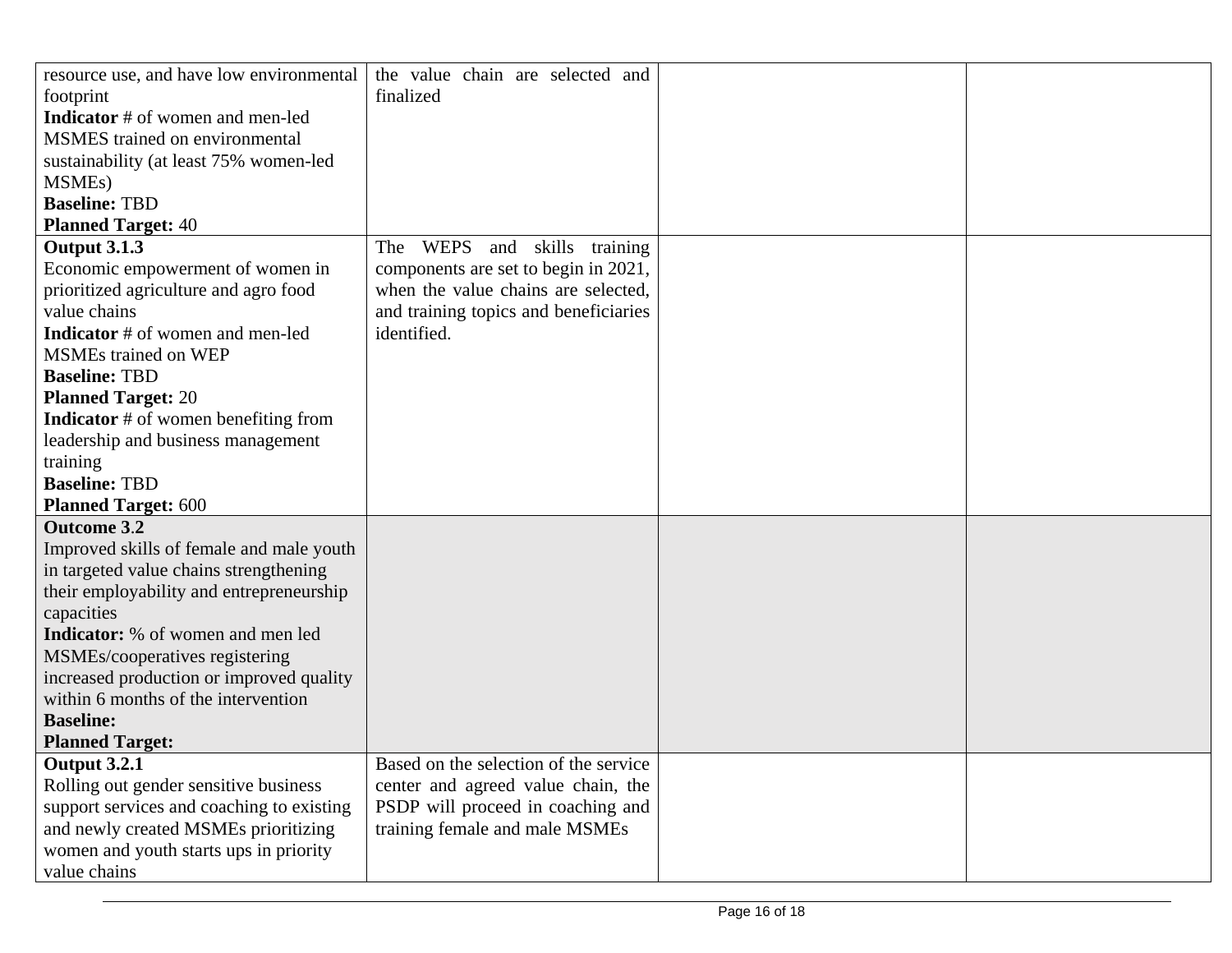| <b>Indicator#</b> of female and male youth (at |                                     |  |
|------------------------------------------------|-------------------------------------|--|
| least 50% female youth)                        |                                     |  |
| <b>Baseline: TBD</b>                           |                                     |  |
| <b>Planned Target: TBD</b>                     |                                     |  |
| <b>Output 3.2.2</b>                            | Based on the findings of the value  |  |
| Apprenticeship and paid on the job             | chain analysis and its<br>final     |  |
| training provided to vulnerable female         | recommendations, PSDP will design   |  |
| and male youth in focus sectors                | a tailored and matching skills      |  |
| <b>Indicator</b> # of youth supported with     | building program in the agriculture |  |
| agriculture employment support services        | productive sector for young         |  |
| (e.g. guidance, business mentorship,           | interested males and females        |  |
| internships, on the job training, or           |                                     |  |
| apprenticeship) (at least 50% female           |                                     |  |
| youth)                                         |                                     |  |
| <b>Baseline: TBD</b>                           |                                     |  |
| <b>Planned Target: 500</b>                     |                                     |  |